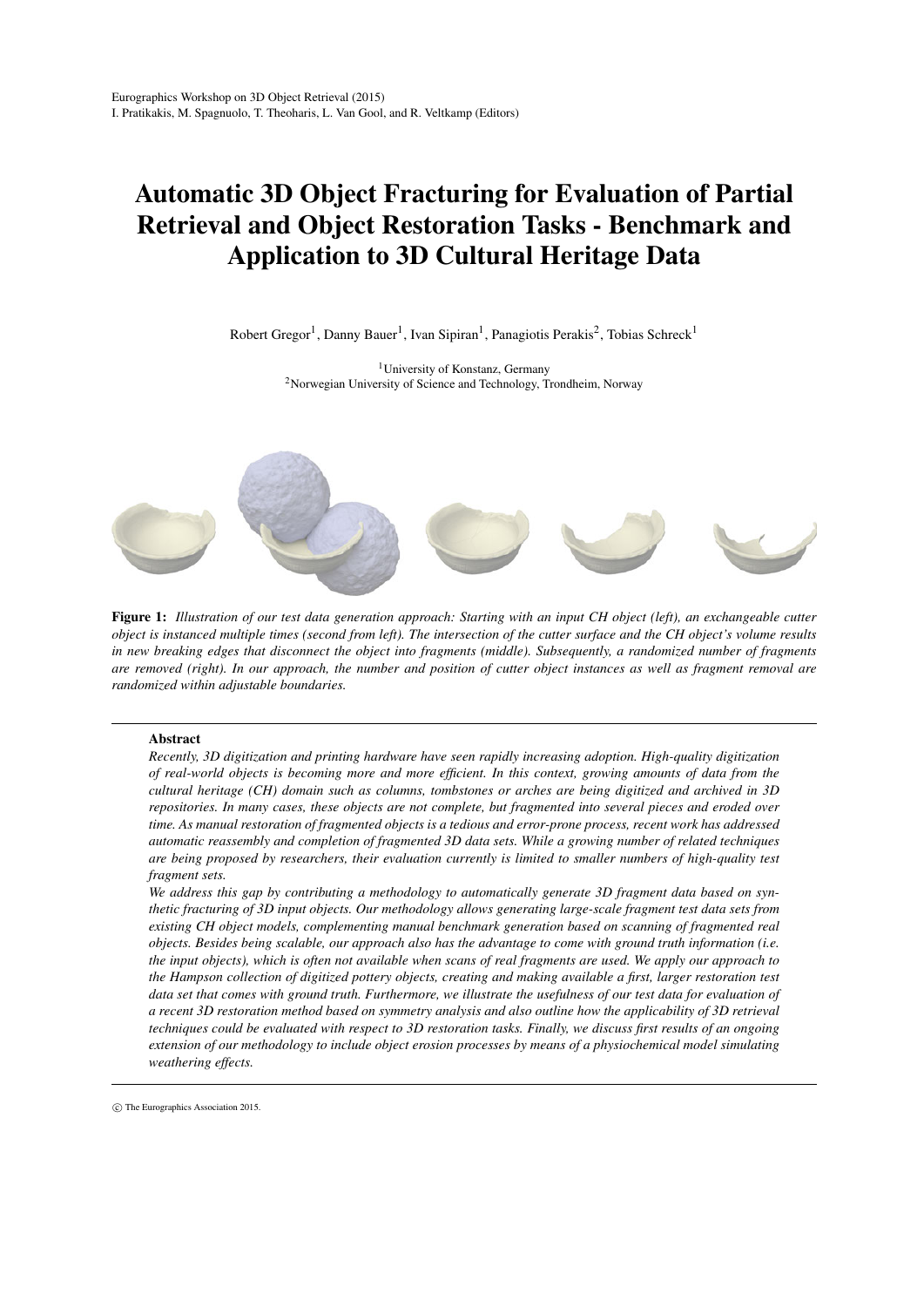# <span id="page-1-1"></span>1. Introduction

With recent advances in 3D data acquisition technology, increasing volumes of 3D object data become available. These not only comprise complete objects, but in many cases, also partial or fragmented objects. The latter is an important issue in digital archeology applications, where the problem is to reassemble or complete plausible shapes from sets of potentially incomplete and eroded fragments. Since the manual restoration process is tedious, error-prone and hardly less resource intensive than directly reassembling/restoring the real CH objects, automatic restoration of the digitized models is desirable. Recent advances in 3D similarity search are promising in supporting data-driven, scalable shape restoration. Typical tasks in object restoration include the reassembly of fragment sets as well as the completion and inpainting of candidate objects [\[GSP](#page-7-0)<sup>∗</sup> 14].

The development and evaluation of object restoration requires test data to evaluate inform the design of algorithms and the evaluation of precision and timing properties of the devised methods. However, currently available real test data is very limited. Creating additional data is expensive, due to the need to first fragment and scan physical objects. Furthermore, and especially in fragment data sets from the archeology domain, the ground truth (i.e. complete, original shapes) is often not available. This makes it difficult to quantitatively assess the performance of restoration methods. Computational approaches to fragmentation and erosion of 3D objects can provide a solution to overcome this experimental bottleneck and provide a larger variety of test objects. However, there are practical and conceptual problems involved in synthetic generation of fragment data from whole objects. First, the fragmentation process needs to be modeled. Ideally, this should include a plausible physical model of the fracturing process, including specification of structural and material properties of the objects, as well as time-dependent forces exerted on the objects. Furthermore, one may want to take into account long-term effects of erosion, which usually degrade the fragment shapes in several ways. Again, this will depend on a multitude of material and environmental factors, among others.

The above mentioned problems in creating fracture data sets are substantial and hard to solve all together. A thorough treatment would need to take into account complex physical, mechanical and chemical processes and would be governed by a vastly large computational complexity and parameter space that result out of the object's material properties and an even more broad and complex range of environmental conditions that can be expected to often change over time. Even if enough information of the environmental conditions can be plausibly compiled for a then also inherently specific case, doing so would clearly require expertise from various natural science domains. In this paper, we circumvent this issues and propose a simple but resource efficient baseline technique to coarsely approximate a fracturing process for

the generation of benchmark data sets for 3D object restoration. It is based on a volumetric operation involving a suitable (so-called) cutter object which is applied to an input object. Based on a random placement of this cutter object in conjunction with a size-based fragment selection, we create object fragments as the basis for benchmarking. Although this is a simple heuristic scheme which is not based on physical simulation, we show that we are able to obtain visually plausible data sets by this method. The applicability of the generated data is shown by visual inspection, and by exemplary application and evaluation of main processing steps in 3D restoration.

The remainder of this paper is structured as follows. In Section [2,](#page-1-0) we recall related work in 3D shape retrieval and benchmarking. In Section [3,](#page-2-0) we describe our methodology for creation of fracture benchmark based on volumetric object processing. Then, in Section [4](#page-3-0) we apply our method and present a fracture benchmark data set, based on the wellknown Hampson benchmark of whole objects from the Cultural Heritage domain. In Section [5](#page-4-0) we show results of using our data for benchmarking of current shape restoration methods. In Section [6,](#page-5-0) we present a preliminary extension of our data generation process by including simulated weathering effects, and by discussing further extensions and applications of our benchmark. Finally, Section [7](#page-6-0) concludes.

# <span id="page-1-0"></span>2. Related Work

# 2.1. Retrieval and Restoration Methods

Although there are a large number of methods for retrieval and restoration, we only focus on those closely related to the manipulation of fragmented objects in the cultural heritage domain. We divide the presentation in three main tasks: retrieval, reassembly and repair. In the context of cultural heritage, shape retrieval has proven to be effective because it provides tools for supporting tasks such as classification and restoration. For example, the categorization of several classes of pottery objects using view-based descriptors was proposed in [\[KPL](#page-7-1)<sup>\*</sup>10] and [\[KC11\]](#page-7-2). The common pipeline of these two approaches considers the computation of several descriptors (2D Zernike moments, character-based encoding and profile features) and their combination for assessing the similarity between two CH objects. Similarly, but in the context of partial shape retrieval, Sfikas et al. [\[SPK](#page-7-3)<sup>∗</sup> 14] proposed to use panoramic views along with the Bag-of-Features approach to measure the dissimilarity between CH objects. Also, Savelonas et al. [\[SPS14a\]](#page-7-4) applied a Fisher encoding on histograms of geometric features to tackle the problem of partial shape retrieval in pottery objects. On the other hand, Biasotti et al. [\[BCFS14\]](#page-7-5) proposed to combine geometric and texture features for the categorization of homogeneous artifacts.

Another interesting problem in CH is object reassembly. Given a set of input fragments, the goal is to solve the 3D puzzle and reconstruct the complete object. An en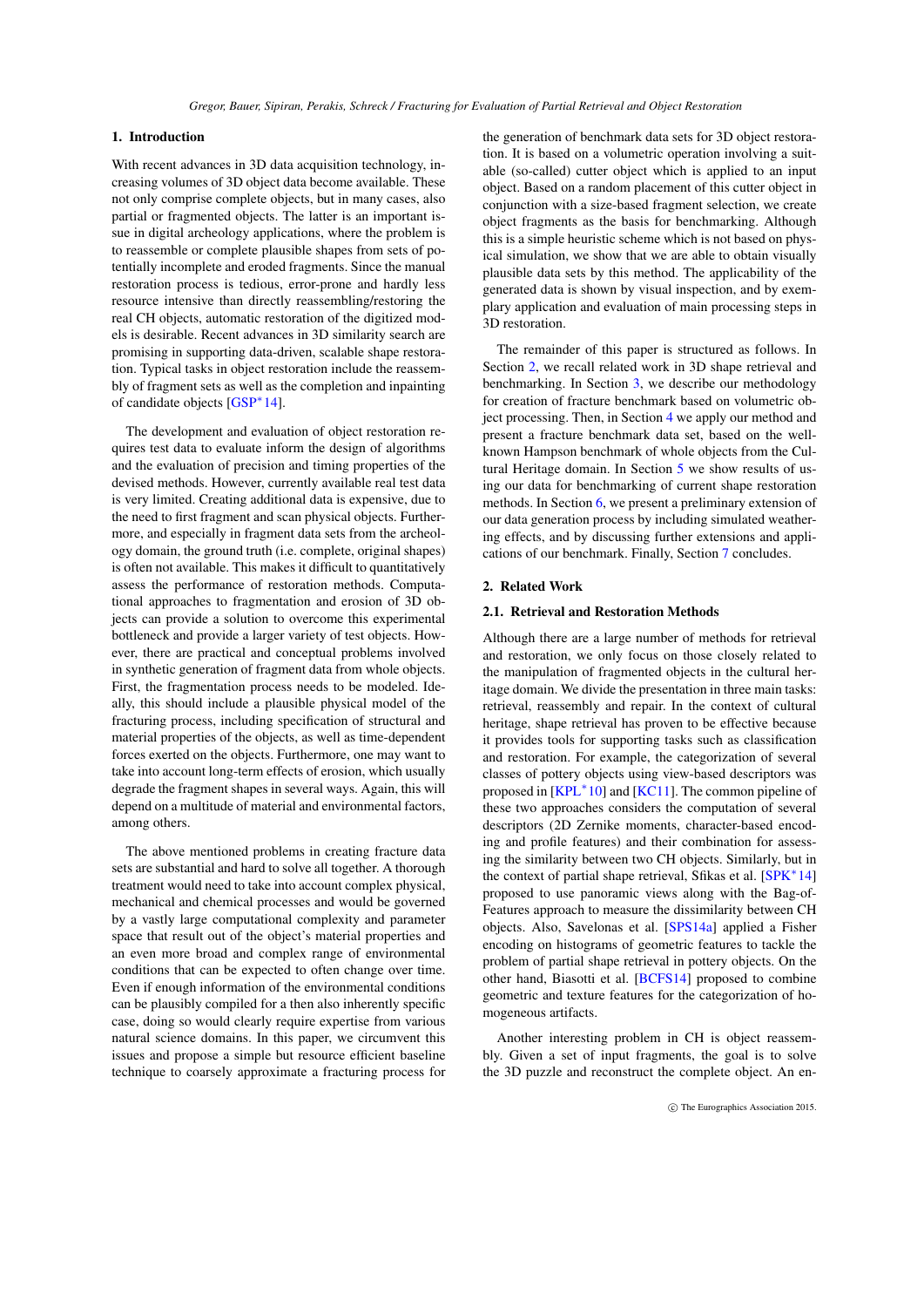<span id="page-2-1"></span>compassing reassembly pipeline based on fracture surface identification for local and global matching of fragments has been introduced in [\[HFG](#page-7-6)<sup>\*</sup>06a]. A variational approach was proposed by Litany et al. [\[LBB12\]](#page-7-7) where the reconstruction was formulated as an optimization problem. Recently, Mavridis et al. [\[MAP15\]](#page-7-8) proposed a registration-based algorithm to match pairwise fractured surfaces. Differently, Huang et al. [\[HFG](#page-7-9)<sup>\*</sup>06b] took advantage of local features to propose an algorithm to find reliable correspondences in fractured surfaces. Likewise, Papaioannou et al [\[PKT02\]](#page-7-10) defined a matching algorithm based on the computation of the geometric surface error of fractured regions. In a similar manner, Zheng et al. [\[ZHLW14\]](#page-7-11) defined a geometric error between profile curves to assess the matching between broken objects. In contrast, a semi-automatic algorithm has also been described in [\[MRS10\]](#page-7-12). In this method, a user provides a first alignment which is further refined using a variation of the ICP algorithm.

A number of methods have been proposed to address the problem of CH object repair. Li et al. [\[LYW](#page-7-13)<sup>\*</sup>11] specifically exploited the symmetric information of human skulls for repair. More generally, Sipiran et al. [\[SGS14\]](#page-7-14) proposed a symmetry-preserving function which allows to detect approximated symmetry planes, even in very damaged objects. These planes are subsequently used to synthesize missing geometry. Also, Harary et al. [\[HTG14\]](#page-7-15) devised an algorithm that take advantage of self-similarity to repair large holes in 3D meshes. On the other hand, Adán et al. [\[ASM12\]](#page-7-16) described a semi-automatic procedure to repair complex CH objects guided by cone curvature features and manual alignment. Not only from the aforementioned methods, it is possible to identify a lack of a structured methodology to evaluate the methods in a consistent way. To enable a more informative comparison of the growing number of approaches in the field, we address the benchmarking and evaluation of CHrelated restoration methods.

# 2.2. Retrieval Benchmarks

The number of datasets for evaluation of shape retrieval tasks is growing fast. They span from benchmarks for generic tasks (such as global retrieval, partial retrieval and nonrigid shape retrieval) to task-specific benchmarks such as molecule retrieval or face retrieval, among others. Indeed the Shape Retrieval Contest (SHREC) is an important resource to illustrate the large variety of benchmarks that currently exist. A recent compilation of 3D benchmarks including retrieval datasets can be found in [\[GZLW14\]](#page-7-17). In fact, as partial shape retrieval is closely related to the problem we want to tackle, it is worth to mention the recent comprehensive study of partial shape retrieval algorithms presented by Savelonas et al. [\[SPS14b\]](#page-7-18). Nevertheless, as the problem of using retrieval for analyzing fragment sets is relatively new, there is no benchmark that would accommodate this specific goal. On the other hand, from

the point of view of cultural heritage and to our knowledge, the Hampson dataset ([http://hampson.cast.](http://hampson.cast.uark.edu/about_technology.htm) [uark.edu/about\\_technology.htm](http://hampson.cast.uark.edu/about_technology.htm)) is the only one that provides scanned CH objects. However, this dataset is intended for classification tasks on mostly complete models. Therefore, and since we aim at producing a near-to-real CH benchmark for restoration, we decided to adopt the Hampson dataset to showcase the applicability of our approach.

# <span id="page-2-0"></span>3. Object Fracturing Methodology and Implementation

To generate data that can be used for benchmarking the effectiveness of 3D Retrieval and 3D Restoration methods on fractured CH Objects, we propose a method that produces artificial fragments from arbitrary, watertight input shapes. As outlined in section [1](#page-0-0) and discussed in e.g. [\[CYFW14\]](#page-7-19), simulating physically correct fracturing in high resolution has severe drawbacks. Usually, the simulation is computed on top of a tetrahedral object representation using a Finite Element Method (FEM) based approach. A large number of material and environmental parameters have to be provided to the model. This may be a difficult task to do even for experts, when the process needs to be applied to a larger number of shapes of different material, which in turn have been exposed to potentially different environmental conditions. Furthermore, FEM based fracturing simulation is already very expensive to compute for 3D objects with a medium level of detail that is clearly below high quality 3D CH models. According to [\[CYFW14\]](#page-7-19), a simulation with models of reduced resolution yields significantly different characteristics than a simulation in higher resolutions.

However, for evaluation of retrieval and restoration methods, strictly correct physically fragments may not be needed, and heuristic methods may suffice. Many existing retrieval techniques do not rely on very detailed assumptions concerning the objects material or recurring, small-scale patterns in a shape that reflect certain physical effects under a given range of environmental conditions. In many cases, it can be expected that such techniques will have comparable effectiveness, regardless of the physical correctness as long as the overall characteristics of the shapes are similar enough. In the field of digital movie production, alternate methods have been proposed to efficiently produce larger numbers of fracturings. While their results are often considered as very plausible by the audience, the methods are not based on sound physical models. We adapt a state of the art method [\[AMM12\]](#page-7-20) that usually relies on a 3D Modeling artist to provide so-called *cutter objects* and details about their instantiation to control the generation of new fragments. In our case, the cutter object resembles a sphere where smallscale details have been transferred from real digitized breaking edges of a certain material by semi-automatic mesh ge-ometry cloning [\[TSS](#page-7-21)<sup>\*</sup>[1](#page-0-1)1]. Figure 1 (second from left) illustrates two instances of a cutter object we modeled. Note that when relying on the aforementioned technique, alternative cutter objects based on other examples of real breaking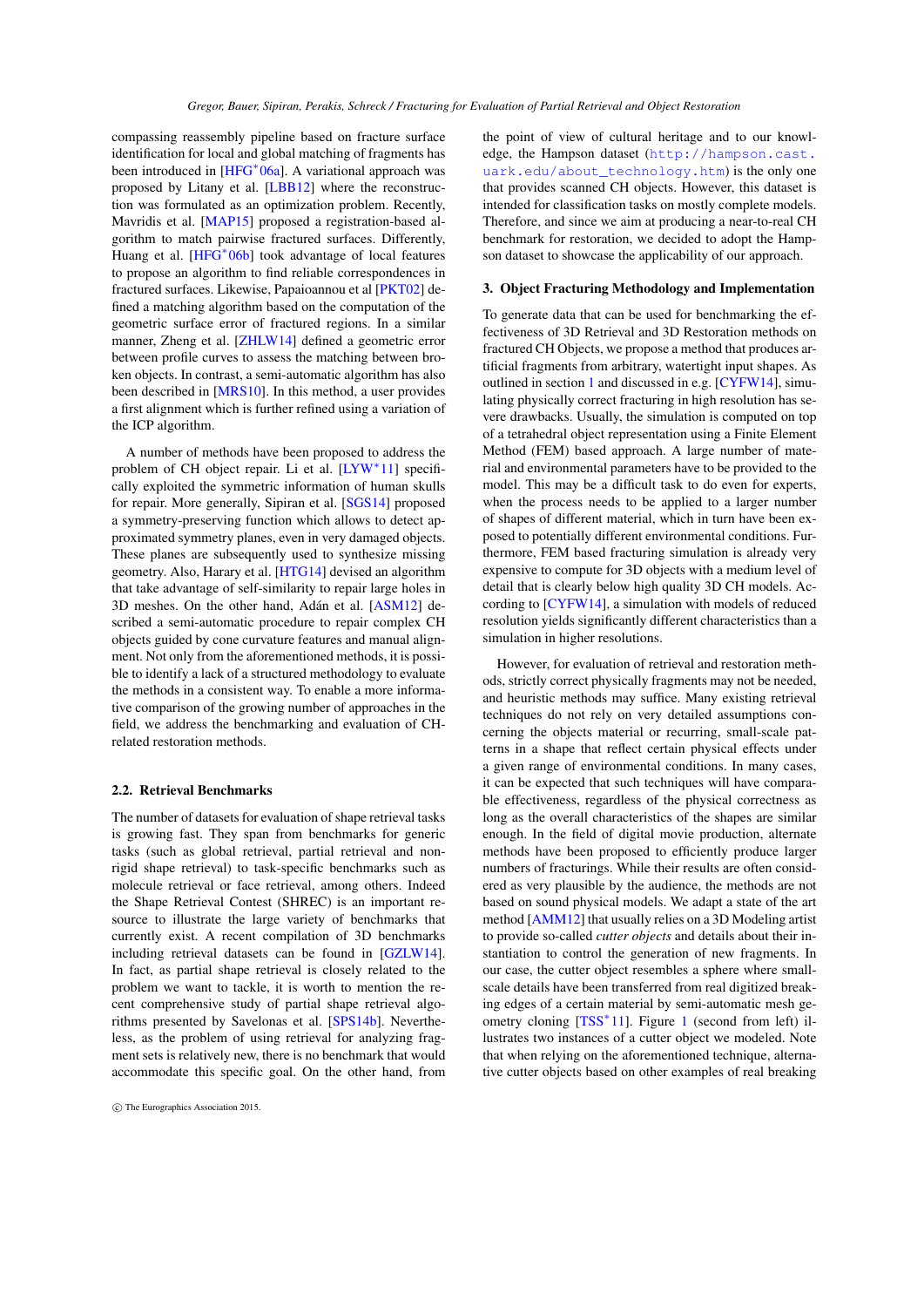<span id="page-3-2"></span>

Figure 2: *Comparison of real and synthetically generated defects within an object: A part was missing already in the input object (right). Our approach removed an additional part (center front). Also note original cracks (back right, front left) and synthetic cracks (back left, right) next to each other. Our method allows creating rich fragment test cases for retrieval and restoration applications from existing 3D CH Models.*

<span id="page-3-1"></span>edges can be generated easily. To compute the fracturing, we randomize a number of cutter object instances and their spatial arrangement within configurable boundaries and apply them to a given input object. Technically, after scalenormalization, the input and the cutter objects are converted to a hierarchical volumetric representation (Level Sets) before we rely on the implementation of the *Level Set Fracture Algorithm* as described in [\[AMM12\]](#page-7-20). To obtain disconnected sub-volumes within the Level Set, we generate new breaking edges by computing the intersection of the cutter object surface and the input object volume. The resulting Level Set is converted back to a mesh representation before its disconnected components – the newly obtained fragments of the input mesh – are split into separate manifold meshes. To reflect the fact that very small fragments usually cannot be recovered, or unambiguously associated to specific objects, we heuristically remove fragments that are smaller than a configurable threshold parameter. Next, all vertices of the remaining fragments are annotated according to their Hausdorff distance to the input object.

Subsequently, a random subset of larger fragments is removed. This process can be controlled by configurable parameters for the maximum number of removed and the minimal number of retained fragments. During Fragment removal, an optional test can ensure that all remaining fragments share at least a complimentary breaking edge with another remaining fragment, which could e.g. prove useful for the evaluation of e.g. retrieval or symmetry-based restoration methods. If the test fails, a different fragment is selected randomly until either the minimum number of fragments to be retained or the maximum number of fragments to be removed is reached. To ensure shared, complementary breaking edges, we a priori construct a connectivity graph based on spatially close vertices, annotated by high Hausdorff distance that belong to different fragments. We test for overall connectivity by counting the respective number of visited fragment nodes during breadth-first search when starting from each of the adjacent fragments. To coarsely approximate deformation of small-scale features(e.g. due to mechanical abrasion, or shot noise), a subsequent optional step can repeatedly introduce gaussian noise or smoothing. Finally, to synthesize cracks, the remaining fragments can optionally be merged back into a single manifold using Pois-son Reconstruction [\[KBH06\]](#page-7-22). For testing reassembly methods, this step can be disabled. In both cases, adjacent fragments result in artifacts that are on a visual level very similar to digitization of real cracks (Fig. [2\)](#page-3-1).

The implementation of our data generation method is provided under [http://fracture-benchmark.](http://fracture-benchmark.dbvis.de) [dbvis.de](http://fracture-benchmark.dbvis.de). The main control flow is implemented in Groovy Script, where individual parameters can be configured. Most individual steps are delegated to various binaries. The Randomized Level Set Fracturing technique is implemented in a C++ based command line application that relies on OpenVDB's Level Set Fracturing algorithm. Several of the remaining mesh processing operations are delegated to Meshlab-Server and Blender. An additional C++ based command line tool may optionally be used to preprocess the fractured and unfractured objects by a sequence of Scale-Normalization, Poisson Reconstruction and Uniform Remeshing.

# <span id="page-3-0"></span>4. Fragment Benchmark Based on Hampson Collection

To demonstrate the effectiveness of our data generation approach, we selected the freely available Hampson Museum Dataset provided by the University of Arkansas. The collection contains an encompassing set of American Indian clay pottery. The collection currently contains 445 objects, however not all of them are watertight and contain interior object geometry. Hence we manually selected a subset of 84 watertight models from this collection. We applied our fracturing approach as described in Section [3](#page-2-0) to create our *Hampson Fracture* data set. Specifically, we fixed the number of cutter objects to four instances. To exclude too small resulting fragments, we heuristically discarded fragments which contained less than one thousand vertices. From the resulting fragment set, we randomly omitted at most three fragments and retained at least one. No smoothing or Gaussian noise was applied, before the remaining fragments were merged by Poisson reconstruction. Figure [3](#page-4-1) provides a comparison of textured original models and the results of our data generation.

In our benchmark, the fragment set represents the restoration/retrieval problem, while the underlying full object represents the ground truth. We provide the fractured data along with our implementation.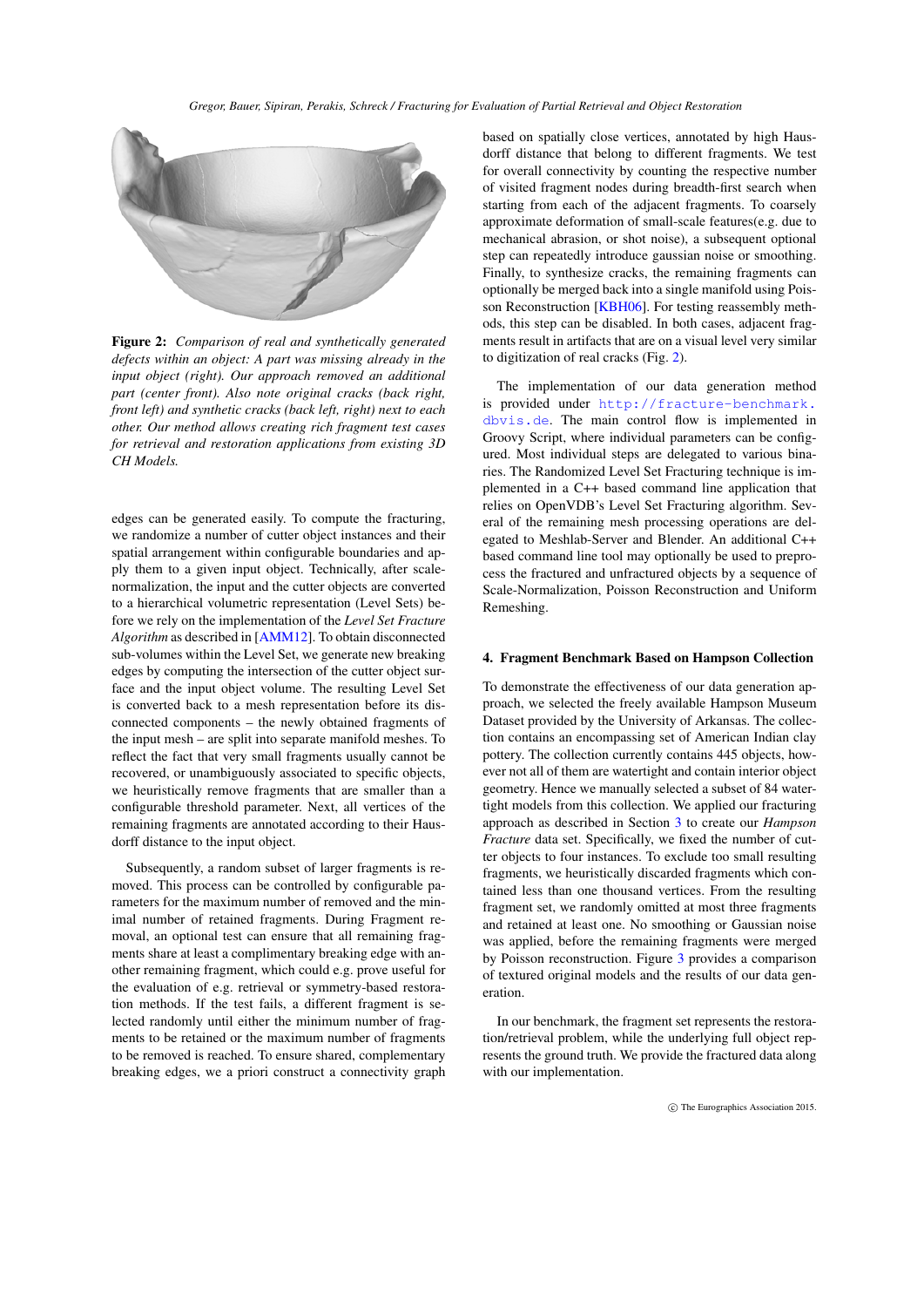<span id="page-4-3"></span>

Figure 3: *Original, digitized CH Objects from the Hampson Museum Dataset along with their artificially degraded counterparts. Fragment vertices are colored by Hausdorff distance to the input models. Note that only some of generated fragments have been randomly omitted whereas others are still included and cause cracks in the generated models (colored green to yellow, medium distance). Synthesized breaking edges are colored in blue (high distance).*

# <span id="page-4-1"></span><span id="page-4-0"></span>5. Evaluation Assessment

In the following, we demonstrate how our benchmark can be used to evaluate shape retrieval and object restoration methods. The application also contributes a measure for quantifying the degree of shape completion, based on the ground truth information provided in the benchmark.

#### 5.1. Shape Retrieval

In this exemplary experiment, we evaluate the performance of a given 3D retrieval technique. The goal is to retrieve the correct unfractured counterpart for each synthetically fractured model (see Section [4\)](#page-3-0). While this task can be considered roughly similar to partial retrieval, fractured queries do not contain holes and gaps but additional breaking edges where larger parts are missing. Using the generated data in this way, the obtained measures can provide a first indication of the invariance of a retrieval technique against defects encountered in fractured CH Objects.

As an exemplary retrieval techniques, we use the DSR descriptor [\[Vra05\]](#page-7-23), as well as Heat Kernel Signatures (HKS) [\[SOG09\]](#page-7-24) and Scale Invariant HKS [\[BK10\]](#page-7-25), both in combination with a soft-quantized Bag of Features with dictionary size of 256, trained on the unfractured objects. We retrieve the input models using different distance functions such as *L*<sup>*p*</sup> where  $p \in \{0.1, 0.3, 0.6, 0.9, 1, 2\}$  as well as statistical distance measures, such as  $\chi^2$  and Kullback-Leibler, Jeffrey and Jensen-Shannon Divergence. We measure the success rate as the fraction of fractured objects, for which the correct unfractured object is ranked within the first *n* results, where  $n \in \{1, 5, 10, 25\}$ . While we have to note that the used approaches are not in particular designed for partial retrieval, we can observe interesting results (Fig. [4\)](#page-4-2). Given existing experiments for global retrieval on these methods, it was not

to be expected, that DSR outperforms HKS, which in turn is not clearly outperformed by SIHKS. Furthermore, it is interesting to see that for our fractured objects, the DSR descriptor is very sensitive to the choice of distance function. This contrasts our results of the same descriptors and distance functions when measuring R-Precision with other benchmarks, such as the well known Princeton Shape Benchmark [\[SMKF04\]](#page-7-26).

Note that this is an exemplary experiment. A comparison with Partial Retrieval methods is currently work in progress. Further refinement of the setup for retrieval evaluation could e.g. include an object classification, a higher total number of fractured objects, multiple fracturings per input object and the introduction of small scale deformations, such as noise or erosion simulation (sec [6.2\)](#page-6-1).



<span id="page-4-2"></span>Figure 4: *Fraction of successfully retrieved unfractured objects. Due to space limitations, we show the results for L*<sup>1</sup> *and L*<sup>2</sup> *and the respective best performing other distance measure tested.*

### 5.2. Object Restoration

In this experiment we evaluate the ability of a symmetrybased completion algorithm. Note however, that the following evaluation methodology can also be applied to other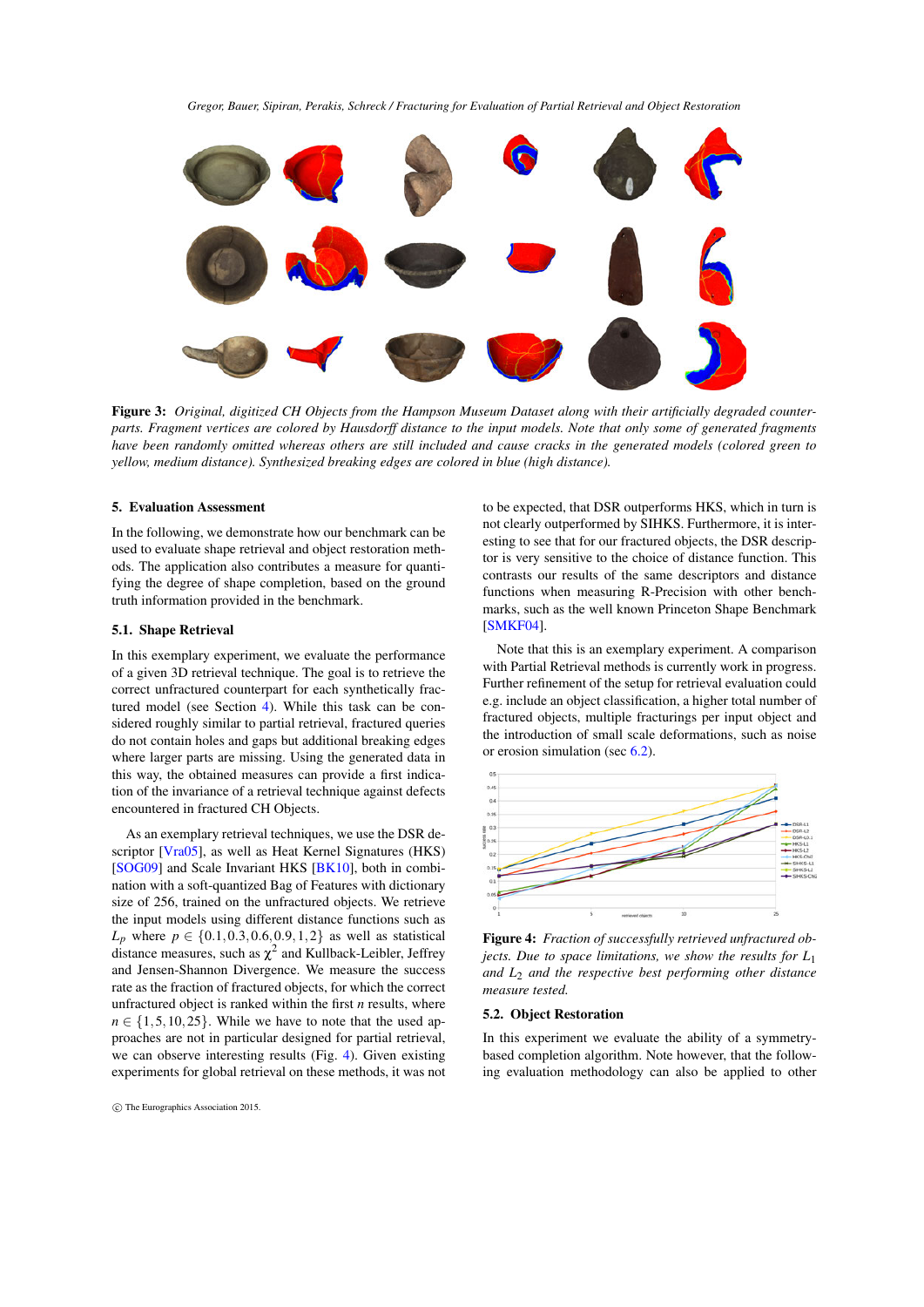<span id="page-5-3"></span>CH object restoration methods. We selected the method proposed by Sipiran et al. [\[SGS14\]](#page-7-14). Unlike the original evaluation in [\[SGS14\]](#page-7-14), here we provide a more systematic evaluation which can lead us to objectively test the robustness of completion algorithms. Each object in the benchmark is associated to a set of fragments which were obtained by our fragmentation tool. For this test, we randomly discarded one fragment. In the evaluation, we compare the results to the ground truth provided by the unfractured input object.

More formally, let  $O_i$  be the *i*-th object in the benchmark. Let  $F_i = \{f_i^j\}$  be a set of fragments associated to  $O_i$ . Let  $f_i^* \in F_i$  be the discarded fragment. After applying the algorithm to the set of fragments  $F_i \setminus \{f_i^*\}$ , we obtain a completed object *Ci* . Our criterion to evaluate the robustness of completion algorithms with respect to the completion is the ratio of volumes

$$
E_{completion}(O_i) = \frac{\text{vol}(O_i \cap C_i)}{\text{vol}(O_i \cup C_i)}\tag{1}
$$

It is worth to note that *Ecompletion* is a conservative measure for the robustness. This is because we penalize the congruent geometry (vol $(O_i \cap C_i)$ ) with the divergent geometry (vol $(O_i \cup C_i)$ ). A clear example where this penalization is important is when the original object is completely covered by the completed object, but in addition the completed object introduces more geometry than needed. In that case, the ratio will decrease depending on the amount of divergent geometry. Also note that a perfect completion will give a *Ecompletion* = 1. Note however that some Hampson models originally have (comparatively small) missing parts and cracks, which introduces a source of error in our exemplary, quantitative evaluation.



<span id="page-5-1"></span>Figure 5: *Difference between effectiveness and partiality of the fragmented objects. Each bar represents the magnitude of how much net true geometry was completed. Positive bars illustrate successful completions, whereas negative bars represent inappropriate completions.*

It is also possible to compute the degree of missing geometry for each object which will be useful as a reference for comparison:

$$
D(O_i) = \frac{\text{vol}(F_i \setminus \{f_i^*\} \cap O_i)}{\text{vol}(F_i \setminus \{f_i^*\} \cup O_i)} = \frac{\text{vol}(F_i \setminus \{f_i^*\})}{\text{vol}(O_i)} \qquad (2)
$$

Note that  $D(O_i)$  is the volume ratio of the input fragments

compared to the original object. This quantity gives us an idea about how much information was removed by discarding one fragment.

To compute the volume of a 3D shape, we implemented the algorithm proposed in [\[ZC01\]](#page-7-27). Briefly, the algorithm accumulates the signed volume of the tetrahedron formed by each triangle in the shape and the origin. In our experiments, we executed the completion algorithm in 76 sets of fragments (one per object in the benchmark of fractured objects). On average, we obtained *Ecompletion* = 0.8267. Nevertheless, this average alone is not a good indicator for the effectiveness. A more meaningful comparison is the gain of effectiveness; that is the difference  $E_{completion}(O_i) - D(O_i)$  for each object. This difference can reveal whether completion methods really complete some geometry or not. Fig. [5](#page-5-1) shows the gain of effectiveness for each query object. The completion algorithm obtained a positive gain in 45 out of 76 objects. This fact reveals that in average the method is able to infer and complete missing geometry. After inspecting some random objects with negative gain, we discovered a reason for the negative difference: When the missing fragment is present across the symmetry planes, the method is not able to reproduce some parts of the completion. Finally, an example of result obtained in our evaluation can be seen in Fig. [6.](#page-5-2)



<span id="page-5-2"></span>Figure 6: *Left: fragment set. Right: result of the completion algorithm proposed in [\[SGS14\]](#page-7-14)*

# <span id="page-5-0"></span>6. Discussion and Extension of Our Approach 6.1. Plausibility

While our current fracturing approach is not based on a physically founded simulation process, we observe by visual inspection that it can produce plausible results. It can be computed efficiently and only requires setting few intuitive parameters. Still, certain details of the produced geometry deviate from what one might expect of real fracturing. E.g., in the case of clay objects, it is often observed that the breaking edges exhibit a *flocking* effect where a large number of small, exposed parts break away (flock out) which in turn can have a significant impact on the overall characteristics of the fracture surface. If e.g., the task is to benchmark methods for segmenting and annotating fracture surfaces, depending on the studied material, inclusion of flocking effects should be done. A solution to this could be to apply an appropriate small scale morphological operator as a post-processing step after the initial fracturing process has taken place.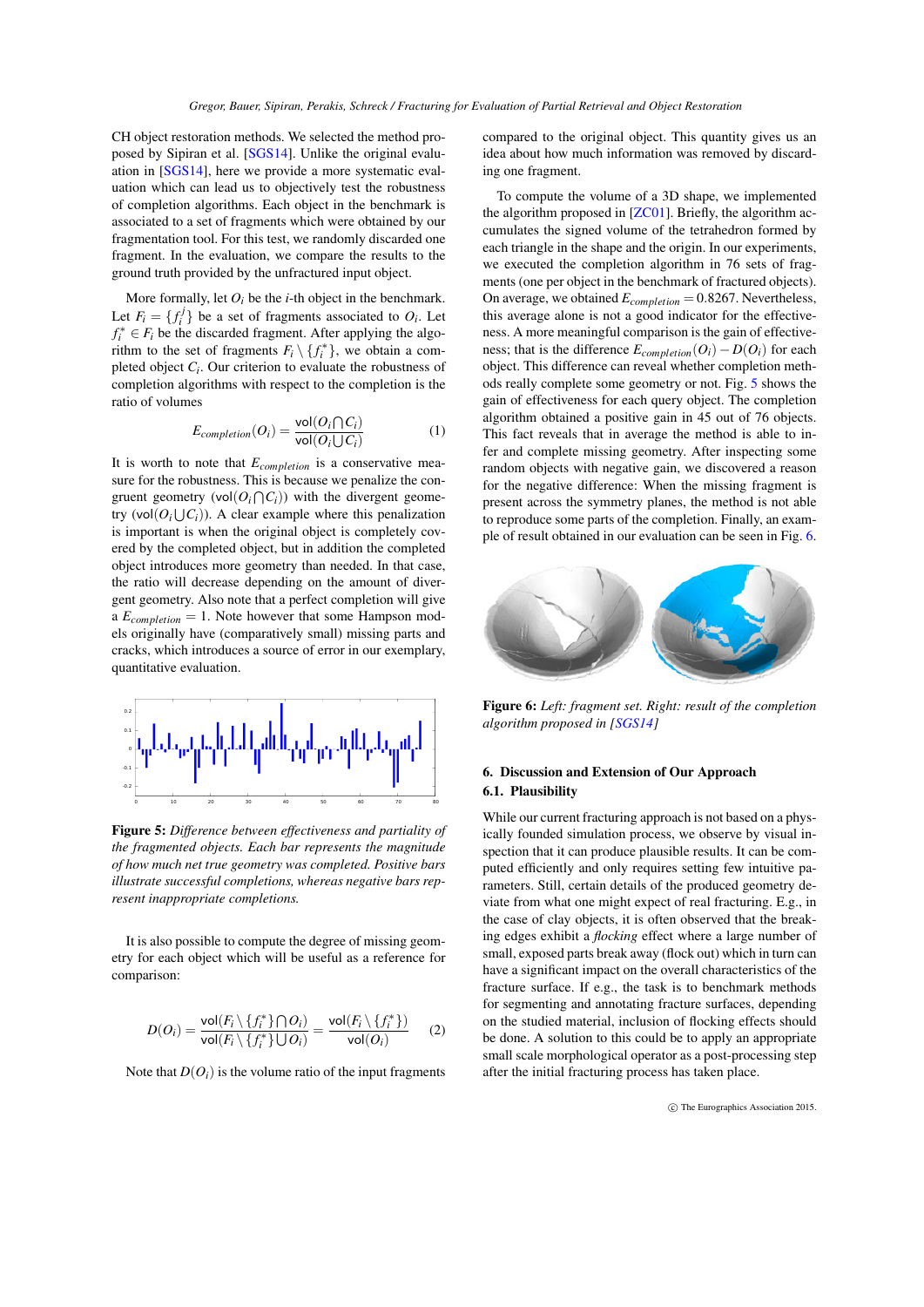<span id="page-6-3"></span>Furthermore, our approach does not reflect other small scale object defects introduced by e.g., mechanical wear and abrasion of real fragmentation processes. Extending our approach in this direction could benefit the research of a new class of shape retrieval techniques which could be invariant with respect to such abrasion effects. We also note that in our approach we use a roughly spherical cutter object, which reflects global properties of the resulting fragments surface. By modeling cutter objects with different global shapes, one may vary the types of obtained fracture shapes, adapting it to characteristics of specific problems to develop restoration methods for.

Finally, our current implementation discards existing texture coordinates and does not synthesize new 2D textures, which otherwise could be useful for testing multi modal restoration methods.

### <span id="page-6-1"></span>6.2. Inclusion of Erosion Effects

<span id="page-6-2"></span>Figure 7: *Two digitized and manually reassembled fragment sets made of limestone (top: column base, bottom: embrasure) before (left) and after (right) a simulation of 150 years of chemical weathering in polluted atmosphere.*

In addition to mechanical influence, objects also deteriorate over time. Erosion due to chemical or meteorological factors can especially affect the characteristics of small-scale features on the object. We are currently extending our approach by an erosion simulation approach that assumes homogeneous material as well as spatially and temporally uniform exposure to environmental effects. For each vertex of an input object, a shift is computed depending on the object's assumed material properties and environmental parameters.

At this stage, we experiment with material parameter estimations for the chemical weathering of marble and limestone due to interaction with carbon dioxide  $(CO<sub>2</sub>)$  in unpolluted atmosphere regions, as well as sulfur and nitrogen dioxide  $(SO<sub>2</sub>$  and  $NO<sub>2</sub>)$  in polluted atmosphere regions (e.g. close to industrial exhaust). Our chemical models and parameter estimations are based on [\[YJCG94,](#page-7-28) [YCJ](#page-7-29)<sup>\*</sup>96, [GB99\]](#page-7-30). In particular the following effects are simulated: *Dry deposition in polluted environments* reflects the creation of crust, usually due to chemical material transported in polluted environments. The crust mostly consists of gypsum and results of reactions of the stone material with *SO*<sup>2</sup> and *NO*2. *Recession by Acid Rain* reflects the loss of material mainly due to reactions of water with the stone material and  $SO_2$  and  $NO_2$ . To a lesser extent, recession also takes place in unpolluted atmosphere due to reactions caused by the presence of *CO*2. In both cases,  $Ca^{2+}$  ions are washed out of the objects.

First results are provided in Figure [7.](#page-6-2) We argue that considering erosion processes is an important problem in the definition of benchmarks for object restoration tasks. One intriguing research challenge we see in this context, is to work on shape retrieval methods which provide invariance with respect to fragmentation and erosion processes.

# <span id="page-6-0"></span>7. Conclusion

We presented a methodology to automatically generate 3D fracture test data for shape restoration and retrieval tasks. The method is a first step to fill a gap in experimental data provision, which is typically expensive to obtain from real objects, and often lacks ground truth. Our approach is based on a simple volume operation based on an appropriately modeled cutter object. Although it is not based on physical fracturing processes, it shows plausible results and encompasses only few, intuitive parameters. We create a benchmark data set based on the Hampson 3D repository. We demonstrated how our benchmark can be applied to evaluate existing object restoration and retrieval tasks. We also discussed extension possibilities for our generation method including simulation of erosion processes.

Future work includes applying the benchmark to compare and improve the effectiveness of object restoration and retrieval methods. The fracturing and erosion process should be extended to include physical and mechanical factors, which could provide additional realistic properties to the fragment data. One idea is to guide the fracturing along structural properties, such as e.g., medial axes or weak areas of structural integrity. A challenge will be to strike a balance between the realism of the process, its computational complexity and usability regarding user parameters choice. Finally, the results of the fracture and erosion generation should be quantitatively compared against real-world examples, found e.g., in digital archeology applications.